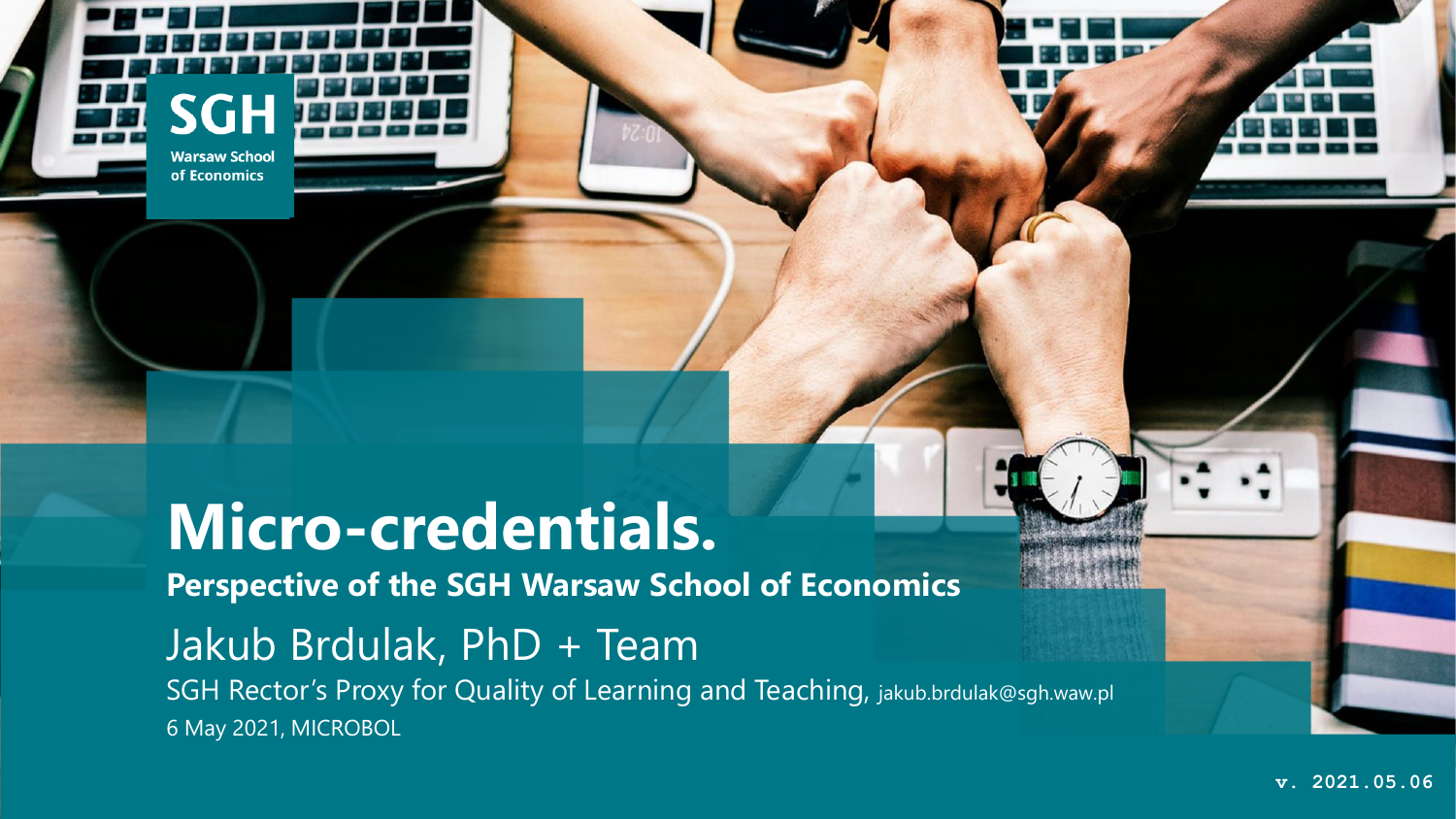## **Mission Statement of SGH**

SGH Warsaw School of Economics is an innovative economic university that develops intellectual potential and **creates leaders in response to the challenges of the future**. It is an influential centre for academic research, new ideas and initiatives undertaken by the academic community and alumni, as well as by business representatives, NGOs and public administration. As an autonomous and socially responsible university, SGH promotes ethical citizenship through its teaching, research and social engagement activities

<https://ssl-uczelnia.sgh.waw.pl/en/university/information/mission/Pages/default.aspx> [ENG], 2021.05.05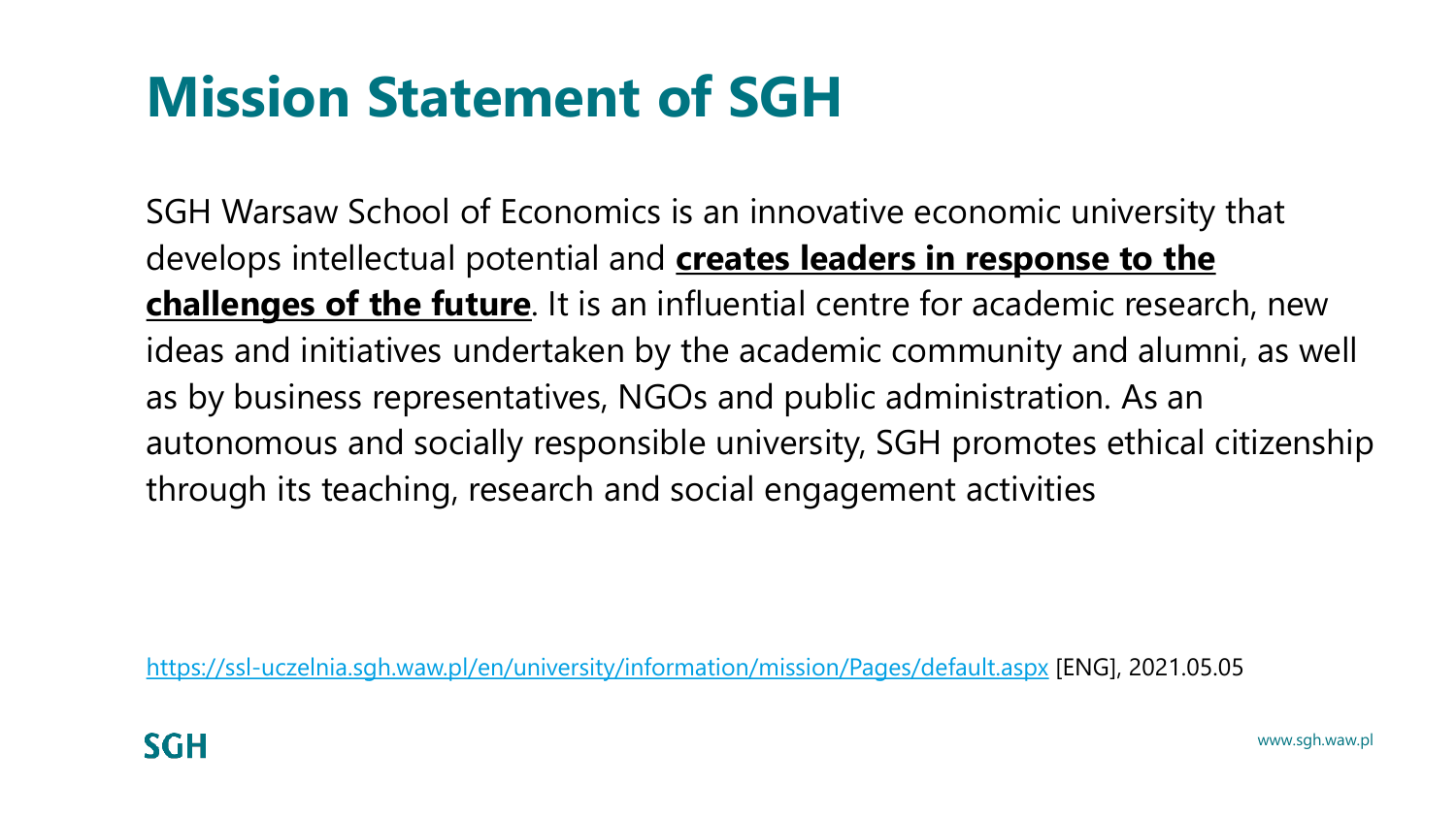# **MCs at SGH: Institutional TOP-DOWN**

- 1. SGH recognizes language certificates (BA only weekend studies, MA) [\(https://ssl-administracja.sgh.waw.pl/pl/CNJO/ogloszenia/zwolnienia/Strony/default.aspx](https://ssl-administracja.sgh.waw.pl/pl/CNJO/ogloszenia/zwolnienia/Strony/default.aspx) [PL])
- 2. We have programmes with external partners where students may get additional certificates

### SGH, **for example**:

- ACCA (<https://ssl-uczelnia.sgh.waw.pl/pl/uczelnia/wspolpraca/acca/> [PL])
- National Chamber of Tax Advisers

(https://ssl-

[kolegia.sgh.waw.pl/pl/KNoP/struktura/KPAiFP/oferta/Strony/specjalnosc\\_kierunkowa\\_podatki.a](https://ssl-kolegia.sgh.waw.pl/pl/KNoP/struktura/KPAiFP/oferta/Strony/specjalnosc_kierunkowa_podatki.aspx) spx [PL])

3. All learning outcomes of our executive and postgraduate studies are reffering to relevant level of Polish Qualification Framework (PQF) - BA and MA levels.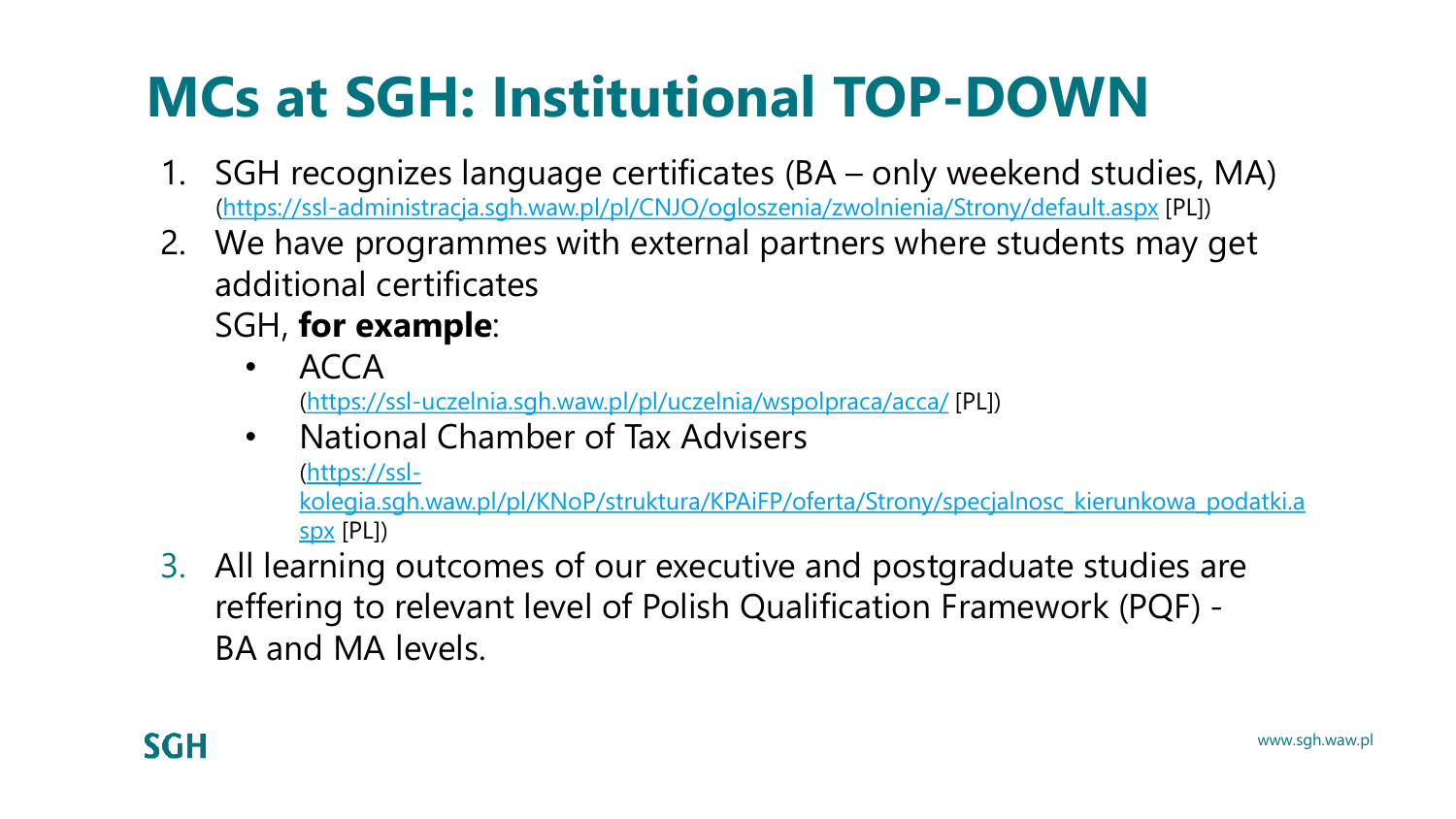## **MCs at SGH: Institutional BOTTOM-UP**

1. In February it was a webinar dedicated to the subject of MCs. (https://gazeta.sgh.waw.pl/konferencje-debaty[spotkania/rozmowy-przy-drugiej-kawie-czym-sa](https://gazeta.sgh.waw.pl/konferencje-debaty-spotkania/rozmowy-przy-drugiej-kawie-czym-sa-microcredentials)microcredentials [PL])

2. Team responsible for Quality of Learning and Teaching together with the SGH Students' Union completed in April 2021 research where students were asked about their learning activities outside SGH.



Source: Jakub Brdulak, Katarzyna Trawińska-Konador, Wojciech Stęchły, support: SGH Student's Union, SGH 2021

### **SGH**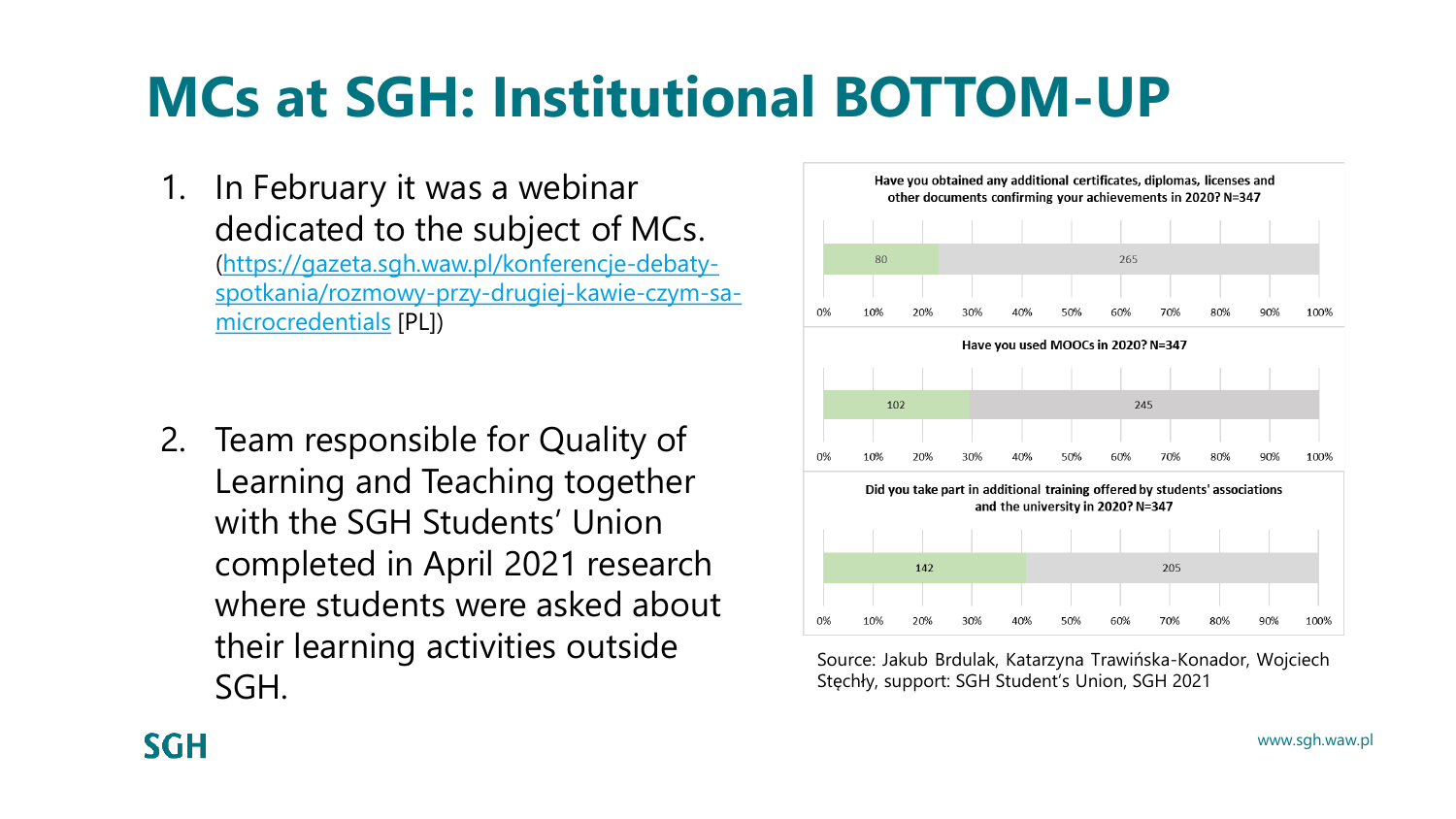# **Challenges in the Polish landscape**

### **Limited possibility for RPL of PL HEIs**

#### **[Law on higher education and science, 20 July 2018]**

- *[Art. 71. 1.] The university may confirm the learning outcomes obtained in the process of learning outside the study system to persons applying for admission to studies (…)*
- *[Art. 71. 5.] As a result of confirming the learning outcomes, no more than 50% of the ECTS points assigned to the classes included in the study program can be passed.*
- *[Art. 71. 7.] Number of students admitted on the basis on confirmation of learning outcomes may not exceed 20% of the total number students of a given field of study, level and profile.*

#### **[Interpretation positions of Polish Accreditation Committee – PL QAA]**

(<https://www.pka.edu.pl/baza-orzecznictwa-pka/> [PL])

• *Interpretative position no. 4/2020 of the PKA Presidium on 2 July 2020 on the achievement and verification of learning outcomes of internships*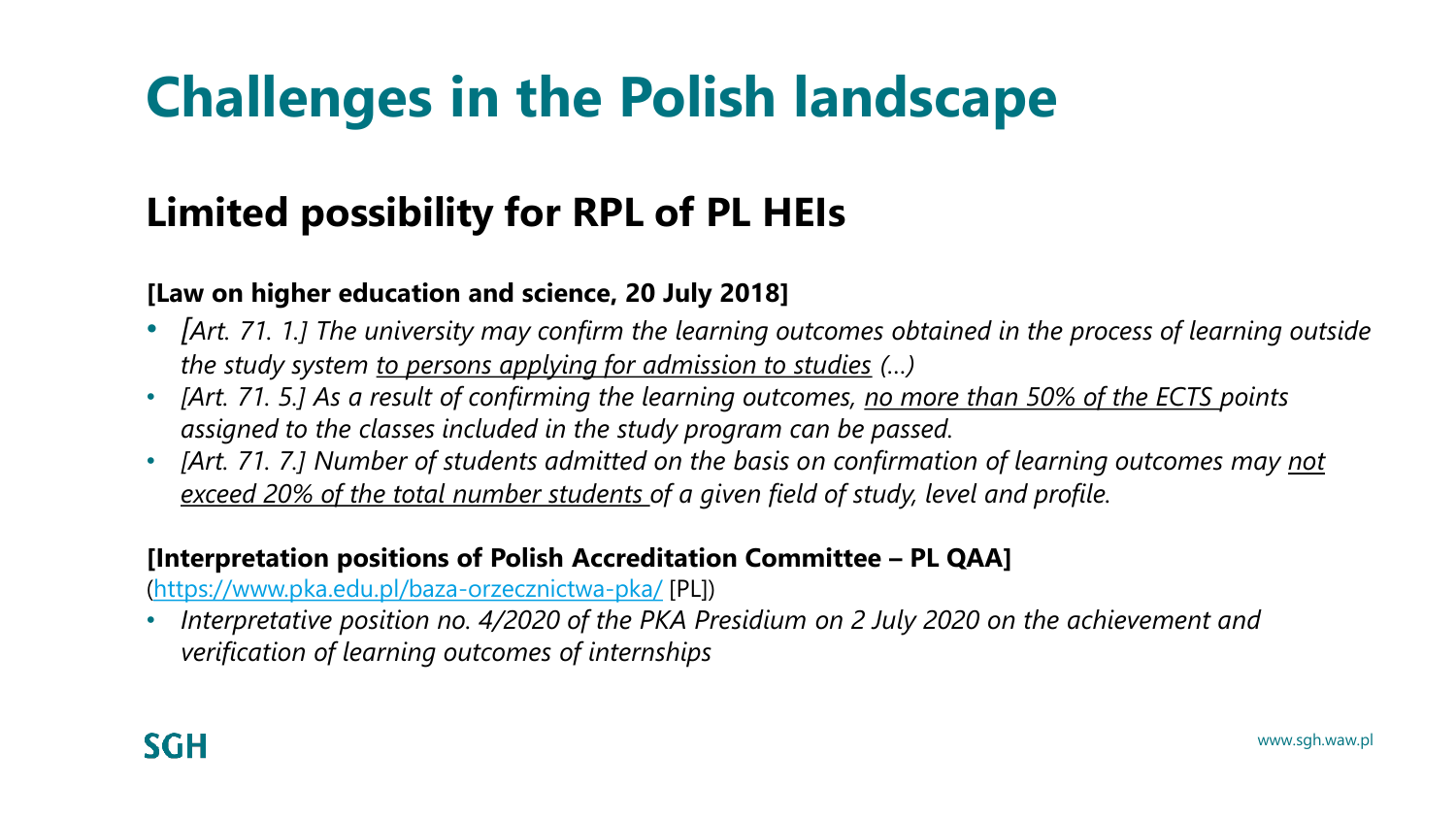## **Conclusions:**

#### **3.3. Learners involvement**

There is demand and interest of learners in MCs

#### **3.5. Legislation**

#### **There are no legal solutions dedicated to MCs:**

- In the law relating to Higher Education,
- In the Act on the IQS (the Integrated Qualifications System) established in 2015 [the IQS (based on the Polish QF) aims to integrate all sectors of Polish education system (VET, HE, formal, non-formal, informal)]

#### **3.9. Peer exchange and support, involvement of all actors, guidelines**

#### **SGH Warsaw School of Economics:**

- Webinar for all stakeholders of SGH (open status)
- An article about MCs (open-access)
- Research about MCs

#### **National level:**

• There was formed a group of experts for dealing with MCs (informal status) by the Ministry of Education and Science